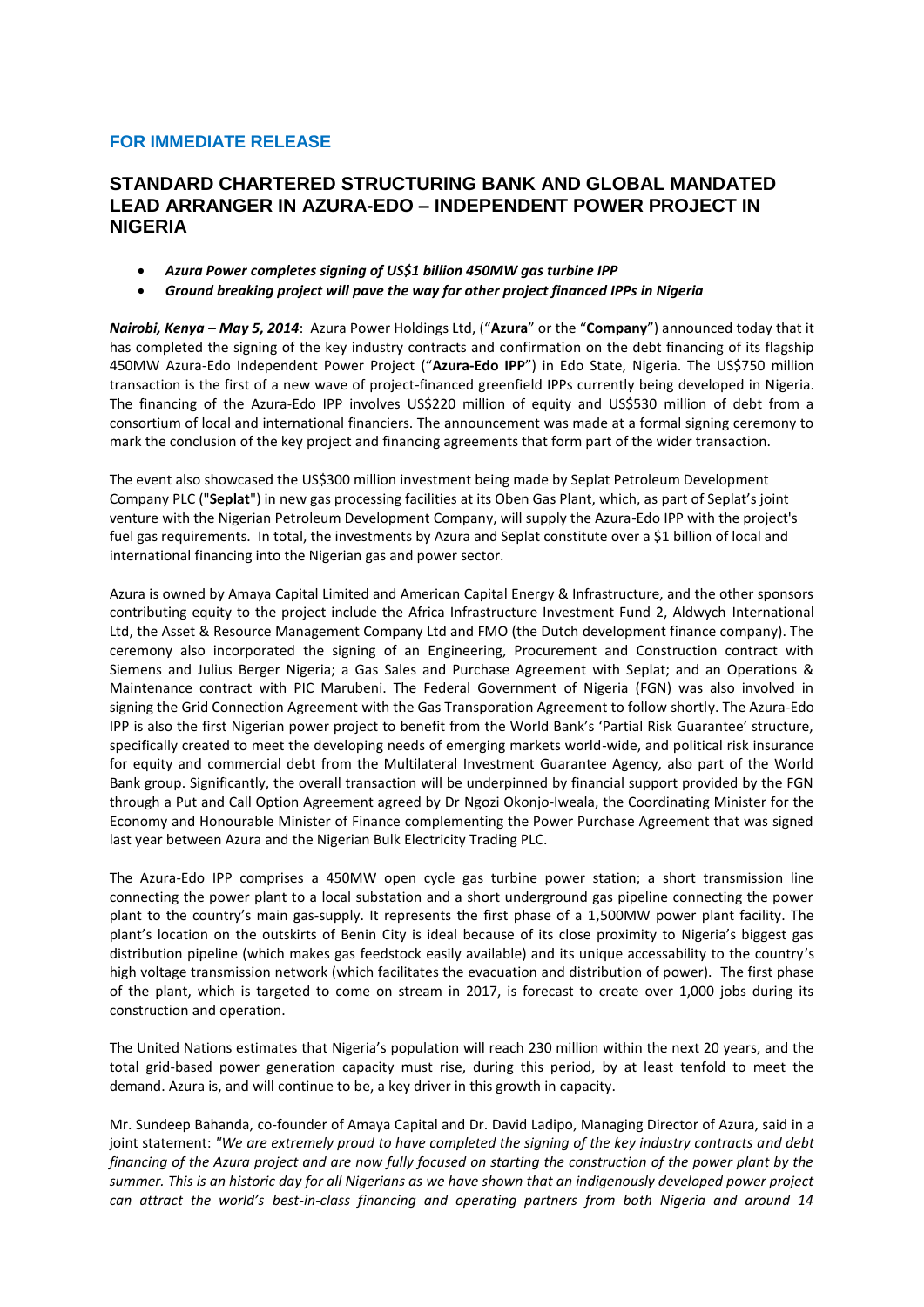*countries across the world. We are building the leading power development company in West Africa with the intention of creating a multi-asset indigenous power generation company operating to world class standards in both development and operations and providing much needed electricity to the people of Nigeria."*

Also speaking at the event the Co-ordinating Minister for the Economy and Honourable Minister of Finance, Dr. Ngozi Okonjo-Iweala, CFR said: *"The completion of this transaction marks a major step forward in the power sector reform process with the creation of a strong and robust model for project financed power sector transactions. The strength of the model is evidenced by the level of investor interest in the project, with significant international capital now committed to the project following four years of hard work. I would like to congratulate the project developers and the funding partners for their commitment and dedication to instituting a world class process and structure for others to follow."*

The Managing Director and Chief Executive Officer of NBET, Mr. Rumundaka Wonodi remarked that *"The transaction, which is NBET's first greenfield project, is important to the Nigerian power sector reform process. It is significant in that it sets the precedent for other independent power plants to follow. Projects such as these help achieve Mr. President's power reform targets as it paves the way for millions of Nigerians to access power in the medium term. NBET is committed to working in partnership with local and international investors and development partners. The NBET-Azura PPA guarantees that NBET will off-take 100% of Azura Edo's power output for the next 20 years."*

Speaking on behalf of the Global Mandated Lead Arranger, Mrs Bola Adesola, the CEO of Standard Chartered Bank Nigeria said: *"We are proud to have played a leading role in structuring the financing for this ground breaking transaction, which creates a template for other similar transactions. Our advisory, structuring and financial contribution to this transaction forms part of the Bank's USD2billion pledge to President Obama's 'Power Africa' campaign launched last year, which aims to bring electricity to more than 20 million Africans within 5 years. We are on course to exceed our USD2 billion target well ahead of time, which is more than 20% of the total private sector commitment."*

The Hounrable Minister of Power, Prof. Chinedu Nebo, OON said: "*The Azura power project is a veritable example of how IPPs should be executed. The holistic approach adopted by Azura that led to an unusual networking of professionals and institutions - and the due diligence that fetched the concurrence of all parties involved - is a landmark achievement. We hail the masterful display of expertise that has brought the project to this take-off point.*"

The Honourable Minister of Industry, Trade, and Investment, Olusegun Aganga, CON said *"The successful fund raising for the Azura-Edo IPP has proved yet again that the local and international investment community believe in Nigeria. This transaction proves clearly that the reforms of the current government are working, and investors and partners around the world have taken notice. I was involved in this project at its inception, and must therefore commend the sponsors for this milestone. We continue to expect great things from Azura Power."*

Marie-Francoise Marie-Nelly, World Bank Country Director for Nigeria said *"The Azura-Edo IPP exemplifies a coordinated package of support from the World Bank, IFC and MIGA, coming together as the World Bank Group, to catalyze the significant private investment needed to increase Nigeria's power supply for long term economic growth, job creation and shared prosperity".*

The fundraising was led by Standard Chartered Bank as Global Mandated Lead Arranger, with the International Finance Corporation (IFC), Financierings-Maatschappij voor Ontwikkelingslanden (FMO), Rand Merchant Bank (RMB) and First City Monument Bank (FCMB) acting as Mandated Lead Arrangers and the Core Lender Group.

As Structuring Bank, Standard Chartered has facilitated in developing a balanced, diverse capital structure comprised of equity, senior and subordinated debt. The Lender group consists of a mix of commercial banks, multilaterals and DFIs, international and local commercial banks. Standard Chartered is lending its expertise in the administration of the transaction via its additional role as 'Joint Documentation Bank'. Loan draw-downs are expected to commence from May 2014 and should be concluded within 3 months.

**ENDS**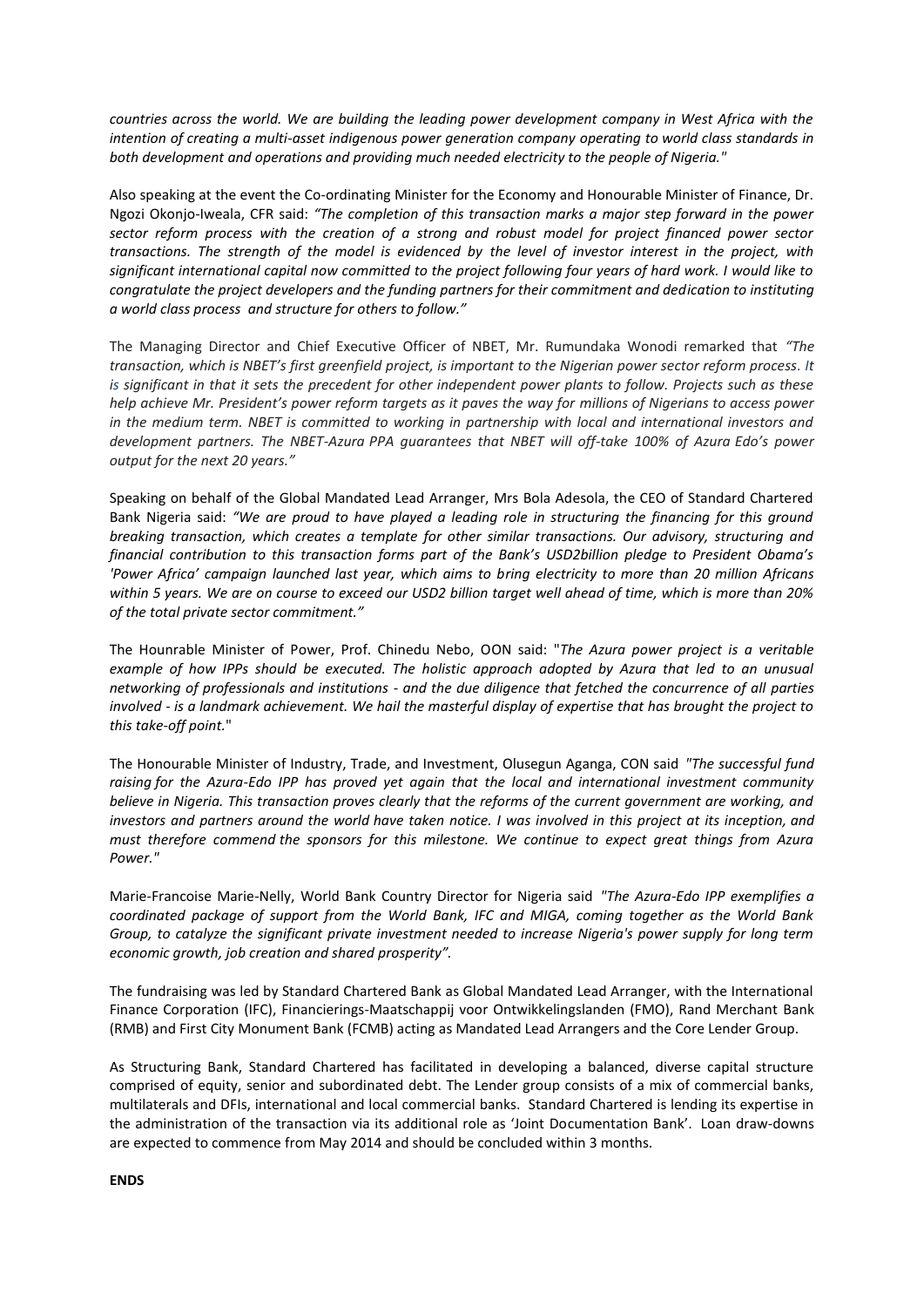## **Contact:**

David Ladipo, Managing Director, Azura Power Holdings Ltd +44 207 036 2900 Sundeep Bahanda, Co-Founder, Amaya Capital Partners +44 207 036 2900 Tim Newbold, africapractice, +234 8054949866 Emily Kaiga, Standard Chartered Bank, +254 20 329 1042

# **Notes for Editors:**

#### **ABOUT AZURA POWER HOLDINGS**

Founded by Amaya Capital, Azura is a world-class power development company that was created to build a platform for the development, construction, acquisition and operation of power generation facilities initially in Nigeria and over time, West Africa. Azura utilizes its project development, industry and financing capabilities, in addition to the capital and expertise of Amaya and its partners, to develop early and late stage opportunities in the power sector. Azura announced an investment by American Capital Energy & Infrastructure in December 2013. For further information, please refer to [www.azurawa.com.](http://www.azurawa.com/) 

### **ABOUT AMAYA CAPITAL**

Amaya Capital, established in 2009, is a principal investment firm focused on large scale projects in West Africa. Unlike a typical private equity fund, Amaya does not manage third party funds but rather invests as a principal from an early development stage in a pro-active manner using the capital, capabilities, and resources of its founders and associates. Amaya has interests in the gas and power sectors in Nigeria. For further information, please refer to [www.amayacap.com.](http://www.amayacap.com/) 

## **ABOUT AMERICAN CAPITAL ENERGY & INFRASTRUCTURE**

American Capital Energy and Infrastructure, a subsidiary of American Capital, Ltd., is a private equity group that invests in energy projects in high growth markets, with a focus on Africa, Asia and Latin America. American Capital has US\$ 93 billion of total assets under management. For further information, please refer t[o www.acei.com.](http://www.acei.com/)

#### **ABOUT AIIM**

AIIM is a manager and advisor of a group of niche funds designed to invest long-term institutional equity into African infrastructure projects. AIIM was established in 2000 as a joint venture between Macquarie and the Old Mutual Investment Group (South Africa) ("OMIGSA"), to manage the South Africa Infrastructure Fund ("SAIF"). The Macquarie Group is a global pioneer of infrastructure private equity investing. AIIM has access to this global expertise and has positioned itself as one of the leading infrastructure investment managers in the African market. AIIM is a co-investor in the pioneering Lekki Toll Road Concession. Please see www.macquarie.com/za/macquarie funds group.htm.

#### **ABOUT ALDWYCH INTERNATIONAL**

Aldwych International Ltd is an experienced and successful IPP focused solely on sub-Saharan Africa. Its majority shareholder is Pan African Infrastructure Development Fund ('PAIDF"). The vision for Aldwych and PAIDF is to create a financing platform for infrastructure development that will accelerate Africa's growth. Aldwych is an equity owner in the Rabai power plant in Kenya, the largest shareholder in the 300MW Lake Turkana Kenyan Wind Farm Project and is also the operator of the 600MW Kelvin power plant in Johannesburg. See more at [www.aldwych](http://www.aldwych-international.com/)[international.com.](http://www.aldwych-international.com/)

# **ABOUT ASSET & RESOURCE MANAGEMENT COMPANY**

Established in 1994, ARM is one of Nigeria's most innovative and respected non-bank financial institutions. Focused on Traditional Asset Management and Specialised Funds, ARM's superior research quality, asset management experience, and value-adding financial advisory services, are well-known. ARM comprises non-pension asset management, life insurance, pension fund administration, stock broking/execution services, trust services, real estate management/development, infrastructure finance/development, private equity, and

hospitality/retail. Headquartered in Lagos, Nigeria, ARM manages assets in excess of US\$3 billion. ARM is registered with the Nigerian SEC, and sponsored the pioneering Lekki Toll Road Concession in Lagos. ARM was awarded "2013 Best Fund Manager in Nigeria" by Capital Finance International, and has a Augusto & Co AA- investment manager rating. Please se[e www.arm.com.ng](http://www.arm.com.ng/)

#### **ABOUT FMO**

FMO is the Dutch development bank. It supports sustainable private sector growth in developing and emerging markets by investing in ambitious companies. FMO believes a strong private sector leads to economic and social development, empowering people to employ their skills and improve their quality of life. FMO specializes in sectors where its contribution can have the highest long-term impact - financial institutions; energy and agribusiness, food & water. For further information, please se[e www.fmo.nl.](http://www.fmo.nl/)

#### **ABOUT STANDARD CHARTERED**